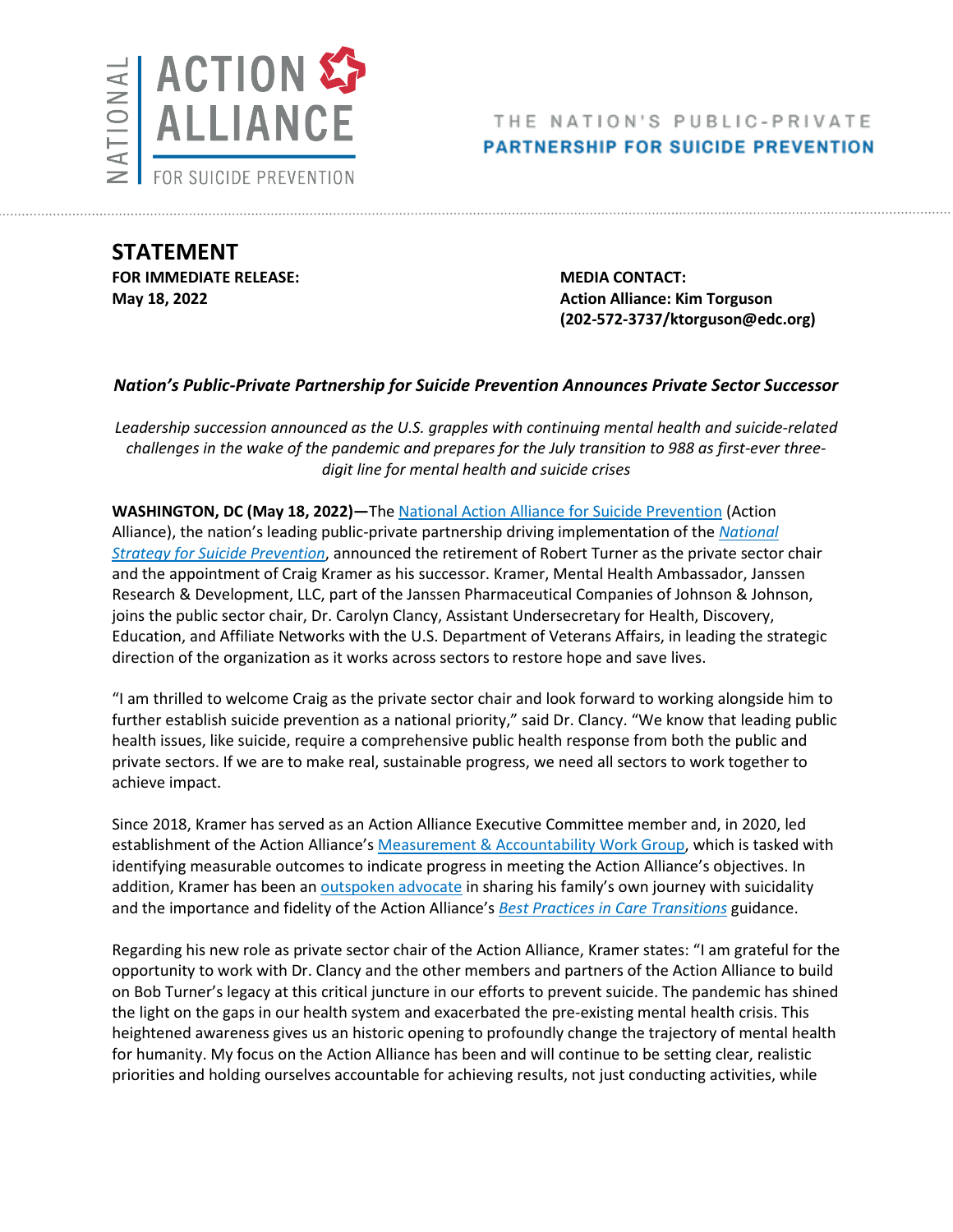enhancing the role of diverse people with lived experience in our decision-making process. That's the only way we can advance this critical and complex mission."

Kramer takes over for outgoing private sector chair, Bob Turner, a retired Senior Vice President at Union Pacific who has served in the role since 2014. During his time as private sector chair, Turner oversaw the release of the nation's only *[Recommended Standard Care for People with Suicide Risk](https://theactionalliance.org/sites/default/files/press_release_-_action_alliance_recommended_standard_care_for_people.pdf)*, the launch of the *[Faith.Hope.Life.](https://theactionalliance.org/faith-hope-life)* campaign for faith communities, the first ever American [Indian and Alaska Native Hope](https://theactionalliance.org/sites/default/files/hope_for_life_day_press_release_9-1-15_0.pdf)  [for Life Day](https://theactionalliance.org/sites/default/files/hope_for_life_day_press_release_9-1-15_0.pdf) to promote suicide prevention, development of national guidance for [comprehensive](https://theactionalliance.org/sites/default/files/action_alliance_press_release_transforming_communities_final.pdf) [community-based suicide prevention,](https://theactionalliance.org/sites/default/files/action_alliance_press_release_transforming_communities_final.pdf) the release of one-of-a-kind collective [recommendations for the](https://theactionalliance.org/sites/default/files/action_alliance_press_release_new_natl_entertainment_recommendations_final.pdf)  [entertainment industry around depicting suicide,](https://theactionalliance.org/sites/default/files/action_alliance_press_release_new_natl_entertainment_recommendations_final.pdf) and much more. In addition, Turner led an unprecedented effort to bring more private sector organizations and senior leaders to the table to spur meaningful and measurable change.

"I am thankful for my time leading the Action Alliance and the opportunity to position it as a true example of the power of diverse sectors working together towards a common goal," said Turner. "The private sector, especially, has the unique opportunity to bring innovative solutions to national suicide prevention efforts and, through the Action Alliance, to play a leading role in identifying sustainable and scalable solutions. As I pass the baton to Craig, I am confident that his professional and personal knowledge and experience, along with his energy and passion, are exactly what's needed to continue to make advancements and save more lives."

While suicide rates rose nearly [30 percent](https://www.cdc.gov/mmwr/volumes/67/wr/mm6722a1.htm?s_cid=mm6722a1_e) between 1999 and 2018 according to the Centers for Disease Control and Prevention (CDC), nationwide suicide rates [declined](https://www.cdc.gov/mmwr/volumes/71/wr/mm7108a5.htm?s_cid=mm7108a5_e&ACSTrackingID=USCDC_921-DM76529&ACSTrackingLabel=This%20Week%20in%20MMWR%20-%20Vol.%2071%2C%20February%2025%2C%202022&deliveryName=USCDC_921-DM76529) slightly in 2019 and 2020, the latest years for final mortality data. However, that does not tell the full story and a short decline does not necessarily indicate a downward trend as rates have continued to increase in certain populations and the full, long-term effect of the COVID-19 pandemic on mental health remains unknown. By bringing together senior leaders from many sectors, the Action Alliance is uniquely positioned to identify and implement national, systems-level solutions needed to achieve progress and lasting change in mental health and suicide prevention The Action Alliance includes large employers and corporations (e.g., American Express, Union Pacific Rail, Johnson & Johnson), federal agencies (e.g., CDC, the U.S. Department of Defense, the U.S. Department of Health and Human Services, and the National Institute of Mental Health), national non-profits (e.g., American Foundation for Suicide Prevention, The Trevor Project), cultural influencers (e.g., Facebook, Paramount), and major health care systems (e.g., Kaiser Permanente, Universal Health Services).

# # #

### **FOR MEDIA PARTNERS:**

Research shows that the media may influence suicide rates by the way they report on suicide. Evidence suggests that when the media tell stories of people positively coping in suicidal moments, more suicides can be prevented. We urge all members of the media working on these stories to refer to the [Recommendations](http://www.reportingonsuicide.org/) for Reporting on [Suicide](http://www.reportingonsuicide.org/) for best practices for safely and accurately reporting on suicide (such as including th[e National Suicide](https://suicidepreventionlifeline.org/)  [Prevention Lifeline 800-273-TALK \[8255\]\)](https://suicidepreventionlifeline.org/). For stories of persons with lived experience of suicidality and finding hope, refer t[o www.lifelineforattemptsurvivors.org.](http://www.lifelineforattemptsurvivors.org/) For reporters covering 988 related stories, please utilize 988 [reporting guidance](https://suicidepreventionmessaging.org/sites/default/files/2022-03/988%20Messaging%20Framework%20-%20Media%20Toolkit.pdf) for how to effectively report about this upcoming transition.

### **NATIONAL ACTION ALLIANCE FOR SUICIDE PREVENTION:**

*The [National Action Alliance for Suicide Prevention](http://actionallianceforsuicideprevention.org/) (Action Alliance) is the public-private partnership working to advance th[e National Strategy for Suicide Prevention](http://actionallianceforsuicideprevention.org/national-strategy-suicide-prevention-0) [a](http://actionallianceforsuicideprevention.org/national-strategy-suicide-prevention-0)nd make suicide prevention a national priority. T[he](https://www.samhsa.gov/)*